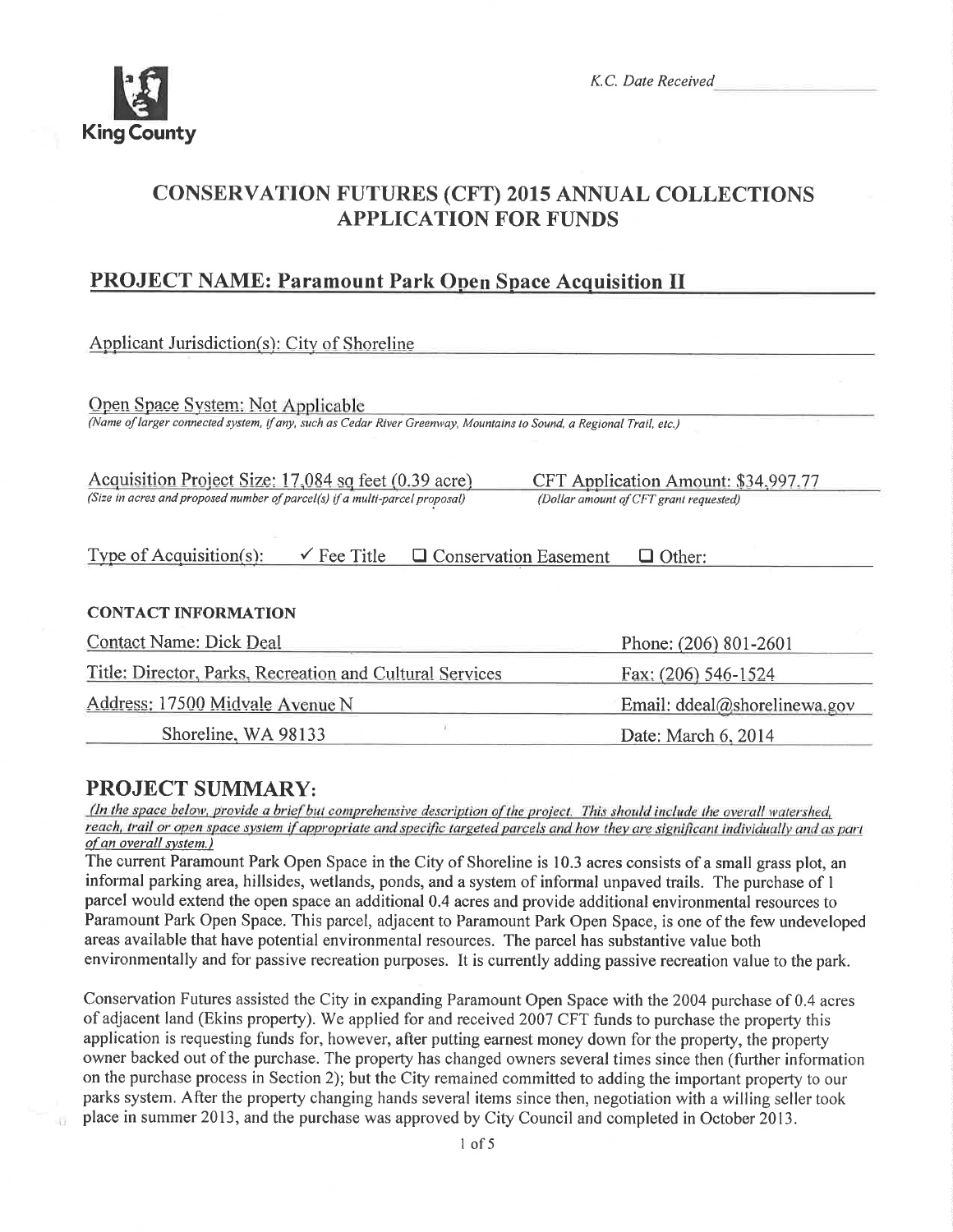#### 1. OPEN SPACE RESOURCES

Please review the attached evaluation criteria. For the **proposed acquisition parcel(s)**, please mark those criteria that apply and thoroughly, yet succinctly, describe in the space below how the proposed acquisition satisfies each marked criteria, Please clearly describe how these criteria might be met at a landscape level, and how they apply to individual parcels. If restoration is part of the plan, please briefly describe the current condition and the hoped for restored condition that is the goal of the acquisition.

- 
- $\boxtimes$  A. Wildlife habitat or rare plant reserve  $\Box$  E. Historic/cultural resources  $\Box$  B. Salmon habitat and aquatic resources  $\boxtimes$  F. Urban passive-use natural
- 
- 

#### Wildlife habitat or rare plant reserve

- 
- **the B.** Salmon habitat and aquatic resources **EX** F. Urban passive-use natural area/greenbelt **E** C. Scenic resources **E** G. Park/open space or natural corridor addit
	- $\Box$  G. Park/open space or natural corridor addition
- $\Box$  D. Community separator  $\boxtimes$  H. Passive recreation opportunity/unmet needs

Within the potential acquisition land, as well as the current Paramount Park Open Space, approximately 95% of the site contains native plants, and is the habitat for ducks, birds and other wildlife. The existing open space provides habitat for feeding, resting, wintering, reproduction, nesting and cover for pond life and birds. While no opossum, raccoon, bats, or other rodents have been identified, there is ample habitat for them as well. They have been sighted in the area and could be using this area for all the needs identified above. The curent open space and potential acquisition property provide a variety of communities. There is a tree canopy with a Bigleaf Maple, Mountain Ash, Douglas Fir, Poplar, Red Alder, Hemlock and White Pine. The understory has Vine Maple, Willow, Paper Birch, Pacific Dogwood, Filbert, Indian Plum, Cascara for smaller trees and Salmonbeny, Currants, Wild Rose, Oregon Grape, Red Huckleberry, Salal and Snowberry for cover. There are different grasses and perennials: buttercup, Mare's-tail, Horsetails, False Lily- of-the-Valley, Fireweed, Native trailing blackberry, Stinging nettle, and Foxglove in the meadow area. The growth appears to be approximately 80-100 years old.

There are a few streams located in the current open space, which is identified as being within the Thornton Creek Watershed. These ponds contain beetles, striders and other pond life, on which ducks feed. There is ample above-ground cover for birds and small mammals. Amphibians include Frog and Salamander. In the meadow area, moles, shrews and other below-ground animals would frnd protection. There are habitat trees for Chickadees and Woodpeckers to make burrows and for branch nesting. For the building of nests, there are grasses, mosses, lichens, and small branches present. Key species in Paramount Park Open Space and the potential acquisition site include various birds, including the Chickadee, Mallard Duck, Flicker, and Robin. For feeding, the habitat contains a variety of berries, flowers, and insects. ln the meadow area, earthworms are abundant. All species identifred could complete their life cycles in this open space. The current Paramount Park Open Space is sufficient in size to support these species and would benefit by an adjacent propefty.

#### Urban passive-use natural area/greenbelt

The current Paramount Park Open Space extends from NE 152<sup>nd</sup> Street to NE 146<sup>th</sup> Street and is approximately  $\frac{1}{2}$ city block wide. The parcel to be acquired is located near the "center" of the current Paramount Park Open Space. The current open space is actually 2 large parcels and 1 smaller parcel, connected by an undeveloped right of way (at NE 148<sup>th</sup> Street). The parcel that we are applying for lies between 2 parcels that are developed. This parcel would contribute significantly to the current open space by further buffering the wildlife habitat and the entrance to the park at NE 148<sup>th</sup> Street and 12<sup>th</sup> Avenue NE. The current Paramount Park Open Space has been mostly left in its undeveloped and natural space, but for the exception of a small grass plot (approx. 0.5 acre) near the center of the open space.

#### Passive recreation opportunity/unmet needs

Within the City of Shoreline, there are thirteen City-owned open space sites consisting of approximately 107.7 acres (along with woodland space in many other City parks). The City's ratio for open space vs. population is 2.01 acres/1,000 residents. Ratios for other communities in our region range from 0.45 acre to 5.22 acres per 1,000 residents. The acquisition of this parcelwill significantly impact the open space resources in Shoreline. The need for additional open space resources is listed in the City's Parks, Recreation, and Open Space Plan (PROS Plan) as an unmet need in the City of Shoreline. The City adopted this PROS plan in July 2011. The plan also identifies the limitations on increasing the amount of open space in Shoreline, due to the limited number of undeveloped parcels available.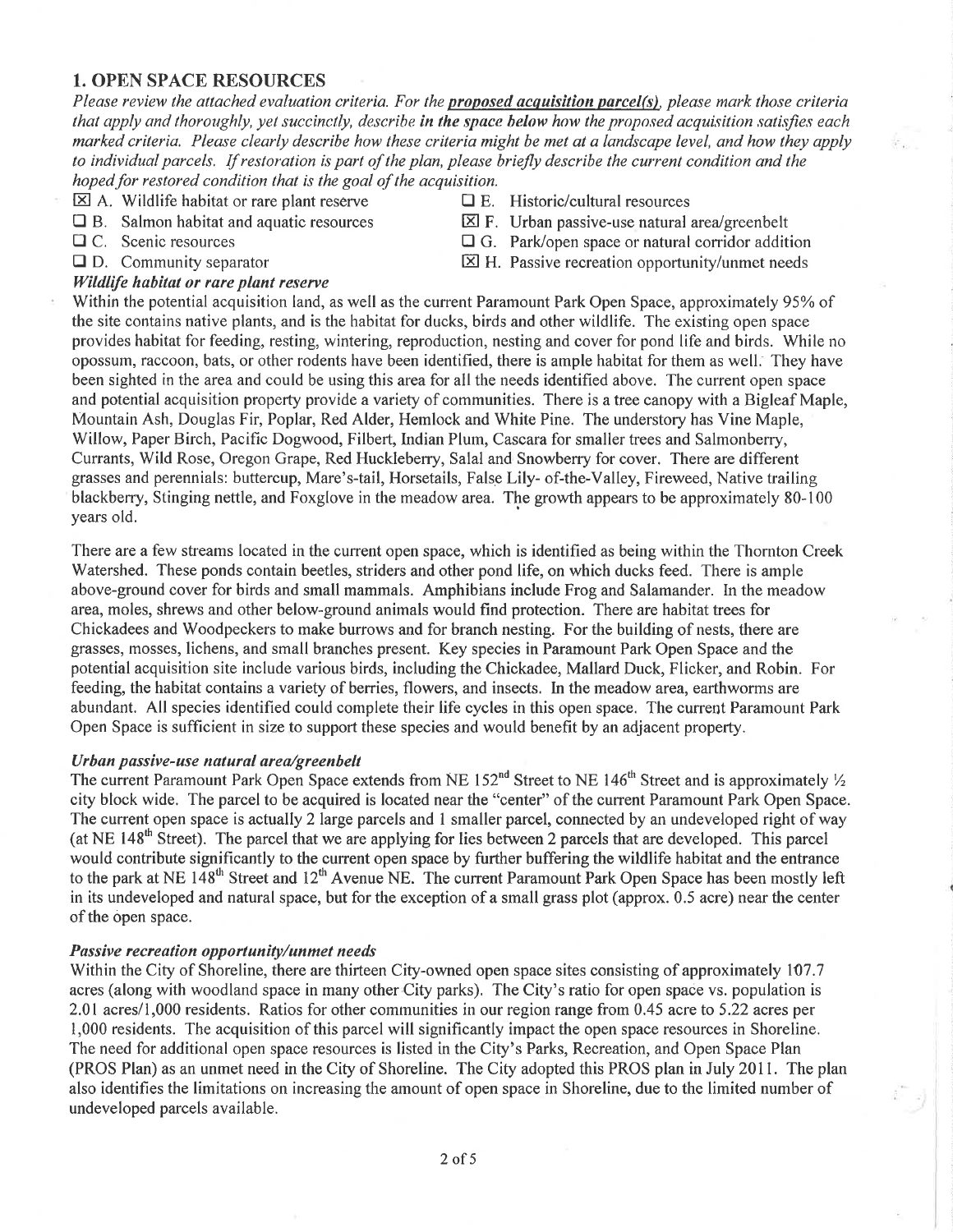#### 2. ADDITIONAL FACTORS

For the **proposed acquisition parcel(s)**, please mark all criteria that apply and thoroughly, yet succinctly, describe in the space below how the proposed acquisition satisfies each marked criteria.

- $\Box$  A. Educational/interpretive opportunity
- $\Box$  B. Threat of loss of open space resources
- $\boxtimes$  C. Ownership complexity/willing seller(s)/ownership interest proposed
- $\Box$  D. Partnerships Describe any public or private partnerships that will enhance this project
- $\Box$  E. Is the property identified in an adopted park, open space, comprehensive, or community plan?
- $\Box$  F. Transferable Development Credits (TDC) participation

#### Owners hìp complexity/willing seller(s)/ownership interest proposed

The City of Shoreline previously received 2007 CFT funds to purchase this property. Unfortunately, after reaching as agreement with the previous owner; the deal fell through and the City returned the funds to King County as there was no potential seen to move the process forward. Since that time, the property has changed owners several times, with the most recent owner contacting the City to seek information on developing the properfy. It was at that time we were made aware of the possible willingness to sell. We were also contacted by neighbors who conveyed their desire to maintain the property in its cument state. The City Council directed staff to contact the current seller to negotiate the sale of the property.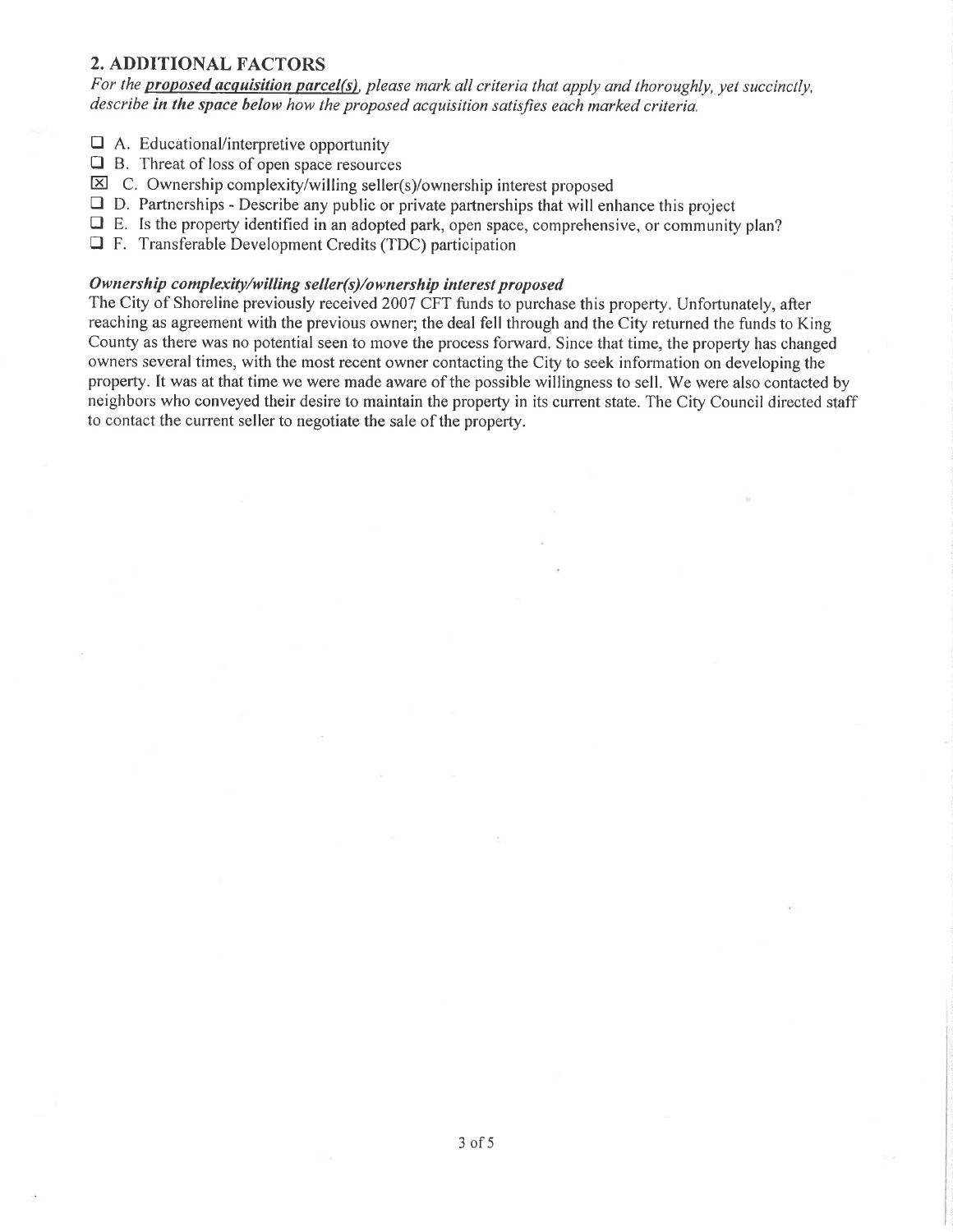#### 3. STEWARDSHIP AND MAINTENANCE

How will the property be stewarded and maintained? Does the property lend itself to volunteer stewardship opportunities? How will ongoing stewardship and maintenance efforts be funded?

ln terms of ongoing stewardship of the park, the City of Shoreline wants to be certain that activities performed in the open space are performed within the context of the overall environmental health and passive recreation of the site. As Paramount Open Space is designated as an open space reserve, we do not anticipate any capital projects within the park.

Shoreline Parks Maintenance Staff will perform any maintenance necessary on the property. Any additional costs have been factored into the ongoing maintenance budget.

#### 4. PROJECT BUDGET

| 1) TOTAL CFT APPLICATION AMOUNT <sup>a</sup> | CFT: \$34,997.77 |
|----------------------------------------------|------------------|
| 2) TOTAL PEL APPLICATION AMOUNT <sup>®</sup> | PEL:             |

<sup>a</sup> Allowable CFT acquisition costs (Ordinance 14714): The disbursement of funds shall be made only for capital proiect expenditures that include costs of acquiring real property, including interests in real property, and the following costs: the cost of related relocation of eligible occupants, cost of appraisal, cost of appraisal review, costs of title insurance, closing costs, pro rata real estate taxes, recording fees, compensating tax, hazardous waste substances reports, directly related staff costs and related legal and administrative costs, but shall not include the cost of preparing applications for conservation futures funds.<br><sup>b</sup>King County projects only, if applicable.

#### Estimation of property value:

Briefly nole how land values have been estimated (i.e., appraisal, property tax assessment, asking price, letter of value or other means).

The City attempted to purchase the property in 2008. At that time, the property was appraised at \$70,000 (they had purchased it several months earlier for \$120,000). In December 2011, the property was purchased by the current owners from King County (after the property was taken due to unpaid property taxes). After being alerted by neighbors of potential development opportunity on the site, City Staff met with the owners to express the City's interest in purchasing their property. The owners agreed to sell for the \$70,000 valuation from the 2008 appraisal. An updated appraisal was not deemed necessary based on the following factors: l) the general residential real estate market trends from 2008 to present; 2) no new condition on the parcel or changes in critical area regulations; and 3) the owner's tax assessment appeal in 201I that resulted in some level of individualized scrutiny of development potential, yet still resulted in a final assessed value of \$115,000.

| <b>PROJECT COSTS</b>                                   | <b>ESTIMATED DOLLAR AMOUNT OR RANGE</b> |
|--------------------------------------------------------|-----------------------------------------|
| Total property interest value                          | \$69,502.79                             |
| Title and appraisal work                               | 492.75<br>S.                            |
| Closing, fees, taxes                                   |                                         |
| Relocation                                             |                                         |
| Hazardous waste reports                                |                                         |
| Directly related staff, administration and legal costs |                                         |
| Total Project Costs (CFT and other funds)              | \$69,995.54                             |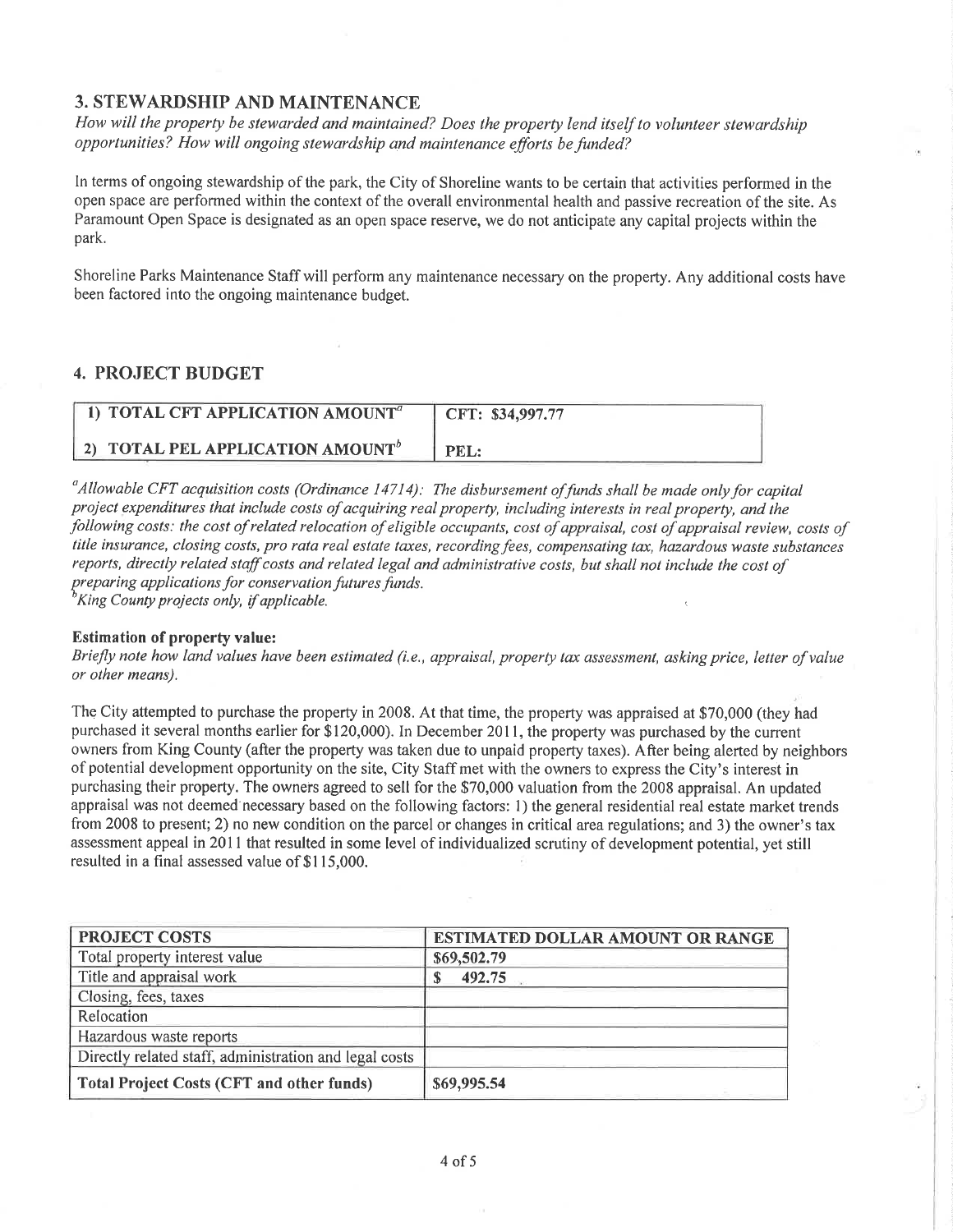| <b>MATCHING FUNDS: Existing Sources</b><br>(CFT can only provide a maximum of 50% of anticipated<br>project costs) | <b>DATE</b><br>(Expended or Committed) | <b>DOLLAR AMOUNT</b><br>(Expended or Committed) |
|--------------------------------------------------------------------------------------------------------------------|----------------------------------------|-------------------------------------------------|
| City of Shoreline General Capital                                                                                  | Expended 10/14/2013                    | \$34,997.77                                     |
|                                                                                                                    |                                        |                                                 |
| <b>Total CFT Funds Previously Received</b>                                                                         |                                        |                                                 |
| <b>This Project</b>                                                                                                |                                        |                                                 |
| <b>Total Matching Funds and Past CFT Funds</b><br><b>Currently Identified</b>                                      |                                        |                                                 |
| <b>Unidentified Remaining Match Need</b>                                                                           |                                        | \$0                                             |

Unidentified remaining match need: What funds are anticipated and what is the time frame? Please briefly discuss how the unidentified remaining match need above will be met.

There are no additional funds needed.

#### 5. IN-KIND CONTRIBUTIONS FROM PARTNERSHIPS

| <b>Brief Activity Description</b> | Dollar Value of<br>In-kind<br>Contribution | <b>Status</b><br>(Completed or Proposed) | <b>Activity Date Range</b><br>(Completion Date or Proposed<br>Completion Date) |
|-----------------------------------|--------------------------------------------|------------------------------------------|--------------------------------------------------------------------------------|
|                                   |                                            |                                          |                                                                                |
|                                   |                                            |                                          |                                                                                |
|                                   |                                            |                                          |                                                                                |
| <b>TOTAL</b>                      |                                            |                                          |                                                                                |

#### 6. ATTACHED MAPS (*Two maps are now required: 1*) site map and 2) general location map; you may also include one additional map, aerial photo or site photo)

 $8\frac{1}{2} \times 11$ " maps are preferred, but 11 x 17" is acceptable if folded and hole-punched for insertion into a three-ring binder.

Site Map that shows the following:

- Each parcel proposed for acquisition in yellow or distinct shading and an indication of any parcel proposed for less than  $\bullet$ fee simple acquisition, such as a conservation easement;
- Location of any proposed development to the site such as parking, trails or other facilities;
- Location of any proposed site restoration;
- Existing adjacent public (local, state or federal) parks or open spaces labeled and shown in dark green or distinct  $\bullet$ shading.

**Location Map that shows the following:** 

- Other permanently protected open spaces (private, non profit, institutional, etc.) shown in light green or distinct shading;
- Major water courses such as creeks, rivers, lakes or wetlands;
- Major roads, arterial roads or regional trails.
- Map scale: This map should show approximately a ten-mile radius around the proposed acquisition(s).  $\bullet$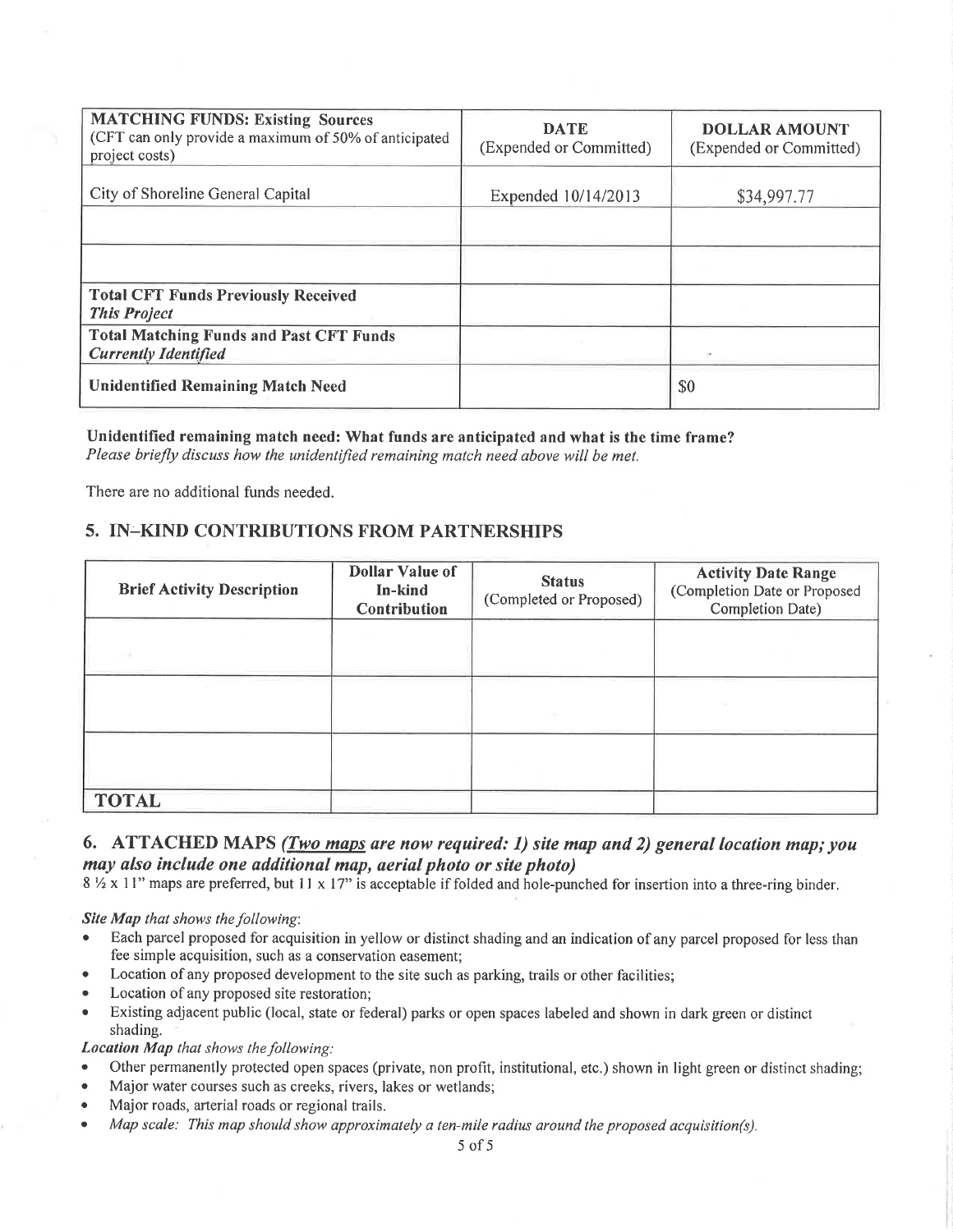# **Paramount Open Space--Regional Location Map**



Document Name: RegionMap2